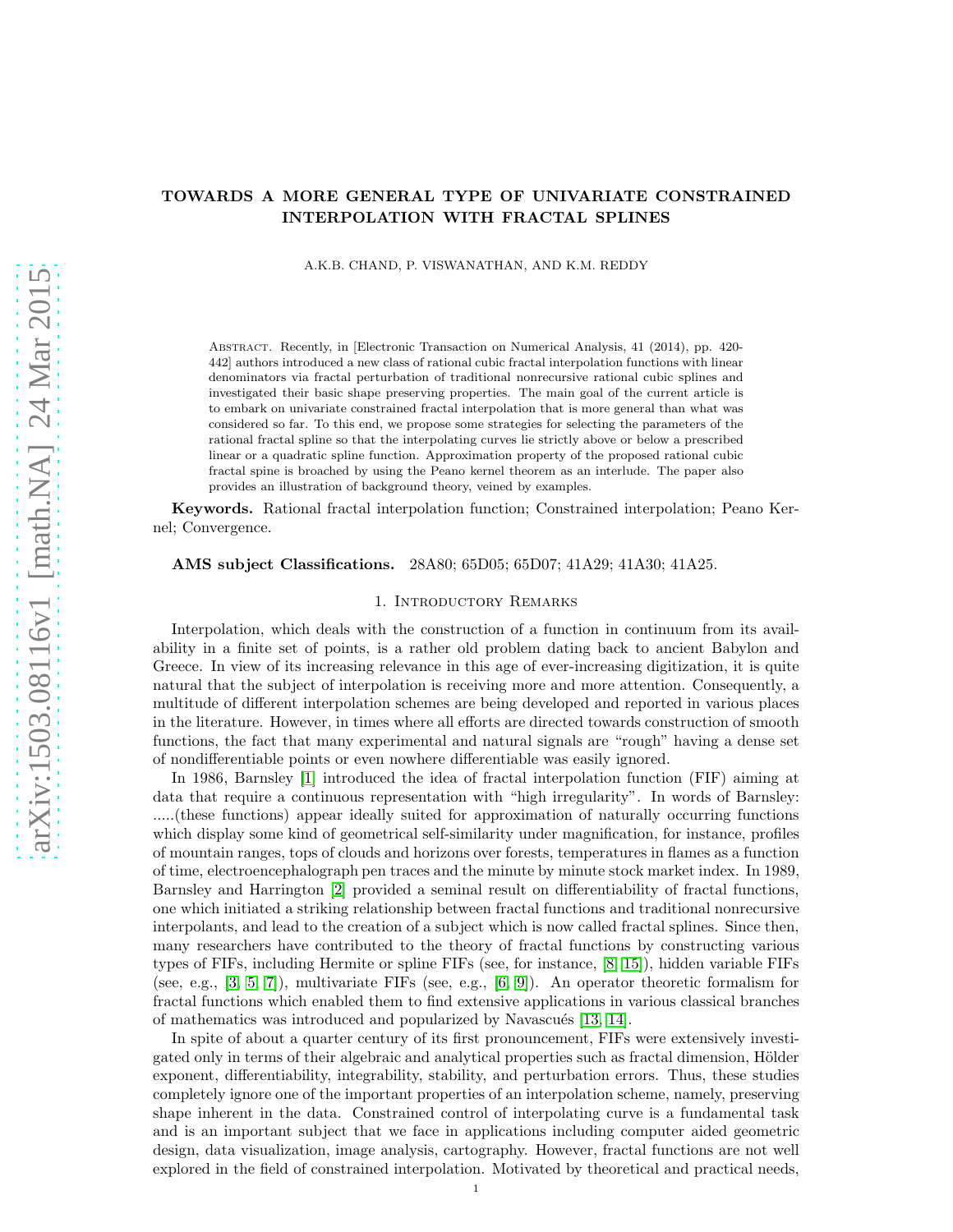the authors have initiated the study of shape preserving interpolation and approximation using fractal functions; see, for instance, [\[19,](#page-10-11) [18\]](#page-10-12). However, these researches concern about preserving the three basic shape properties, namely, positivity, monotonicity, and convexity. On the other hand, there are practical situations wherein interpolating curves that lie completely above or below a prefixed curve, for instance, a polygonal (piecewise linear function) or a quadratic spline are sought-after. The current article can be viewed as a contribution in this vein. The impetus for the research direction reported here grew out of the works of Qi Duan et al. [\[10,](#page-10-13) [11\]](#page-10-14).

The structure of this article is as follows. We assemble some relevant definitions and facts concerning fractal interpolation in Section [2.](#page-1-0) In Section [3,](#page-2-0) we briefly recall the rational cubic fractal spline studied in [\[18\]](#page-10-12). Section [4](#page-3-0) is devoted to establish convergence of the rational cubic fractal spline. Strategies to select the free parameters involved in the rational cubic FIFs so that they render interpolating curves that lie below or above a prescribed spline (piecewise defined function) are enunciated in Section [5.](#page-5-0) In section [6,](#page-8-0) we provide some numerical examples.

### 2. Univariate Fractal Function: An Overview

<span id="page-1-0"></span>This section targets to a constellation of a few rudiments of fractal interpolation theory. For a detailed exposition, the reader may consult the references [\[1,](#page-10-0) [13\]](#page-10-9).

The following notation and terminologies will be used throughout the article. The set of real numbers will be denoted by R, whilst set of natural numbers by N. For a fixed  $N \in \mathbb{N}$ , we shall write  $N_N$  for the set of first N natural numbers. Given real numbers  $x_1$  and  $x_N$  with  $x_1 < x_N$ , we define  $\mathcal{C}^k[x_1, x_N]$  to be the space of all real-valued functions on  $[x_1, x_N]$  that are k-times differentiable with continuous  $k$ -th derivative.

Let  $N > 2$  and  $\{(x_i, y_i) \in \mathbb{R}^2 : i \in \mathbb{N}_N\}$  denote the Cartesian coordinates of a finite set of points in the Euclidean plane with strictly increasing abscissae. Set  $I = [x_1, x_N]$  and  $I_i = [x_i, x_{i+1}]$ for  $i \in \mathbb{N}_{N-1}$ . In fractal interpolation, a continuous function  $g: I \to \mathbb{R}$  satisfying  $g(x_i) = y_i$ for all  $i \in \mathbb{N}_N$  and whose graph  $G(g)$  is a fractal (self-referential set) in the sense that  $G(g)$  is a union of transformed copies of itself is sought for. There are two approaches for constructing fractal interpolation functions. First method introduced by Barnsley characterizes the graph of FIF as an attractor of specifically chosen iterated function system, hence the graph of the fractal interpolant can be approximated by the "chaos game" algorithm [\[4\]](#page-10-15). In what follows, we supply the second approach, to wit, the construction of a fractal function as the unique fixed point of Read-Bajraktarevi´c operator defined on a suitable function space, which was popularized by Massopust [\[12\]](#page-10-16).

Suppose  $L_i: I \to I_i$ ,  $i \in \mathbb{N}_{N-1}$  be affine maps satisfying

$$
L_i(x_1) = x_i, \ L_i(x_N) = x_{i+1}.
$$

For  $i \in \mathbb{N}_{N-1}$ , let  $0 < k_i < 1$  and  $F_i : I \times \mathbb{R} \to \mathbb{R}$  be functions that are continuous in first argument and fulfill

$$
F_i(x_1, y_1) = y_i, \quad F_i(x_N, y_N) = y_{i+1}, \ |F_i(x, y) - F_i(x, y^*)| \le k_i |y - y^*|.
$$

Define

$$
\mathcal{C}^*(I) = \{ h \in \mathcal{C}(I) : h(x_1) = y_1, h(x_N) = y_N \}, \ \mathcal{C}^{**}(I) = \{ h \in \mathcal{C}(I) : h(x_i) = y_i, i \in \mathbb{N}_N \}.
$$

It is valuable to note that both  $\mathcal{C}^*(I)$  and  $\mathcal{C}^{**}(I)$  are closed (metric) subspaces of the Banach space  $(C(I), \| \|_{\infty})$ . Define  $T : C^*(I) \to C^{**}(I) \subset C^*(I)$  via

$$
Th(x) = F_i(L_i^{-1}(x), h \circ L_i^{-1}(x)), \ x \in I_i, \ i \in \mathbb{N}_{N-1}.
$$

The mapping T is a contraction with contraction factor  $k := \max\{k_i : i \in \mathbb{N}_{N-1}\}\)$ , and the fixed point g of T interpolates the data  $\{(x_i, y_i) : i \in \mathbb{N}_N\}$ . Consequently, g enjoys the functional equation

$$
g(L_i(x)) = F_i(x, g(x)), \ x \in I, \ i \in \mathbb{N}_{N-1}.
$$

By the Banach fixed point theorem, it follows that  $q$  can be evaluated by using

$$
g = \lim_{k \to \infty} T^k(g_0),
$$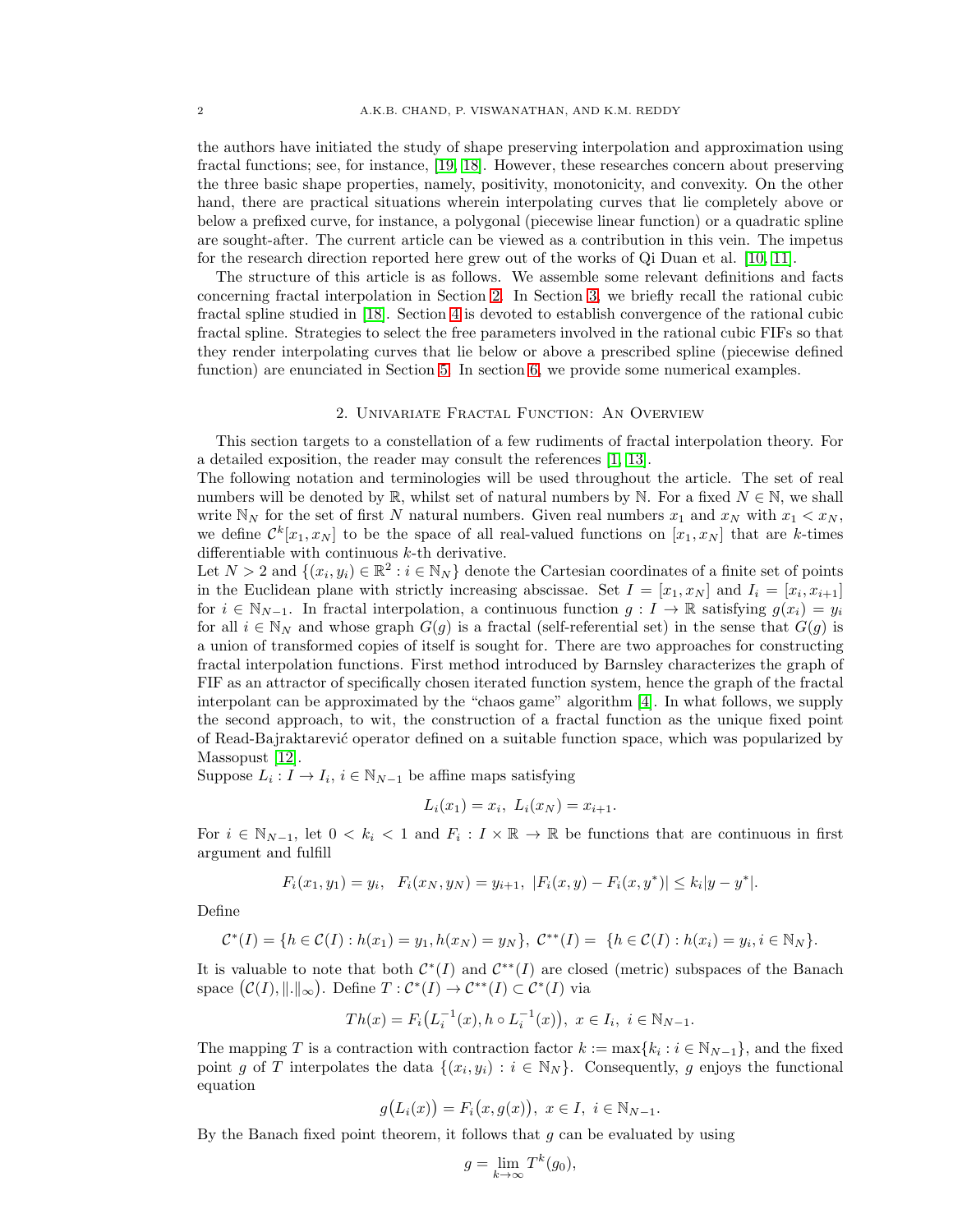where  $T^k$  denotes the k-fold composition of T, and  $g_0 \in C^*(I)$  is arbitrary. Further, by the collage theorem, for any  $h \in C^*(I)$ 

$$
||h - g||_{\infty} \le \frac{1}{1 - c} ||h - Th||_{\infty}.
$$

If  $w_i: I \times \mathbb{R} \to I_i \times \mathbb{R}$  is defined by  $w_i(x, y) = (L_i(x), F_i(x, y)) \forall i \in \mathbb{N}_{N-1}$ , then

$$
G(g) = \cup_{i \in \mathbb{N}_{N-1}} w_i(G(g)).
$$

Next let us point out the well-known fact that the notion of fractal interpolation can be applied to associate a family of fractal functions with a prescribed function  $f \in \mathcal{C}(I)$ . This was observed originally by Barnsley and explored in detail by Navascués. Consider the maps

$$
L_i(x) = a_i x + c_i, \ F_i(x, y) = \alpha_i y + f \circ L_i(x) - \alpha_i b(x), \ i \in \mathbb{N}_{N-1},
$$

where  $f \not\equiv b : I \to \mathbb{R}$  is a continuous function interpolating f at the extremes of the interval and  $\alpha_i$  are real parameters satisfying  $|\alpha_i| < 1$ , termed scaling factors. The corresponding FIF denoted by  $f_{\Delta,b}^{\alpha} = f^{\alpha}$  is referred to as  $\alpha$ -fractal function for f (fractal perturbation of f) with scale vector  $\alpha$ , base function b and partition  $\Delta = \{x_1, x_2, \ldots, x_N\}$  of I with increasing abscissae. Note that here the interpolation points are  $\{(x_i, f(x_i)) : i \in \mathbb{N}_N\}$ . The function  $f^{\alpha}$  may be nondifferentiable and its fractal dimension (Minkowski dimension or Hausdorff dimension) depends on the parameter  $\alpha \in (-1,1)^{N-1}$ . Further,  $f^{\alpha}$  satisfies the functional equation

<span id="page-2-1"></span>(2.1) 
$$
f^{\alpha}(x) = f(x) + \alpha_i (f^{\alpha} - b) (L_i^{-1}(x)), \ x \in I_i, \ i \in \mathbb{N}_{N-1}.
$$

With the notation  $|\alpha|_{\infty} := \max\{|\alpha_i| : i \in \mathbb{N}_{N-1}\},$  the following inequality points towards the approximation of f with its fractal perturbation  $f^{\alpha}$ .

(2.2) 
$$
\|f^{\alpha} - f\|_{\infty} \leq \frac{|\alpha|_{\infty}}{1 - |\alpha|_{\infty}} \|f - b\|_{\infty}.
$$

### <span id="page-2-2"></span>3. Rational Cubic Spline FIF Revisited

<span id="page-2-0"></span>Let  $\{(x_i, y_i) : i \in \mathbb{N}_N\}$  be a prescribed set of interpolation data with strictly increasing abscissae. Let  $d_i$  be the derivative value at the knot point  $x_i$  which is given or estimated with some standard procedures. For  $i \in \mathbb{N}_{N-1}$ , denote by  $h_i$ , the local mesh spacing  $x_{i+1} - x_i$ , and let  $r_i$  and  $t_i$  be positive parameters referred to as shape parameters for obvious reasons. A  $\mathcal{C}^1$ -continuous rational cubic spline with linear denominator was introduced in [\[11\]](#page-10-14) as follows.

$$
f\big(L_i(x)\big) = \frac{(1-\theta)^3 r_i y_i + \theta (1-\theta)^2 V_i + \theta^2 (1-\theta) W_i + \theta^3 t_i y_{i+1}}{(1-\theta) r_i + \theta t_i}, \ i \in \mathbb{N}_{N-1},
$$

where

$$
V_i = (2r_i + t_i)y_i + r_ih_id_i, \ \ W_i = (r_i + 2t_i)y_{i+1} - t_ih_id_{i+1}, \ \ \theta = \frac{x - x_1}{x_N - x_1}.
$$

In reference [\[18\]](#page-10-12), the authors observe that for the construction of fractal perturbation  $f^{\alpha}$  of the rational spline f involving shape parameters, it is more advantageous to work with a family of base functions  $\{b_i : i \in \mathbb{N}_{N-1}\}$  instead of a single base function used in the traditional setting (see Eq. [\(2.1\)](#page-2-1)). Furthermore, for the fractal perturbation  $f^{\alpha}$  to be  $\mathcal{C}^1$ - continuous, it suffices to choose the scaling parameters  $\alpha_i$  such that  $|\alpha_i| < a_i$  and base functions  $\{b_i : i \in \mathbb{N}_{N-1}\}$  so that each  $b_i$  agrees with f at the extremes of the interpolation interval up to the first derivative. Among various possibilities, the following choice is motivated by the simplicity it offers for the final expression of the desired fractal analogue of  $f$ .

(3.1) 
$$
b_i(x) = \frac{B_{1i}(1-\theta)^3 + B_{2i}\theta(1-\theta)^2 + B_{3i}\theta^2(1-\theta) + B_{4i}\theta^3}{(1-\theta)r_i + \theta t_i},
$$

where the coefficients  $B_{1i}$ ,  $B_{2i}$ ,  $B_{3i}$ , and  $B_{4i}$  are prescribed as

$$
B_{1i} = r_i y_1, B_{2i} = (2r_i + t_i)y_1 + r_i d_1(x_N - x_1),
$$
  
\n
$$
B_{3i} = (r_i + 2t_i)y_N - t_i d_N(x_N - x_1), B_{4i} = t_i y_N.
$$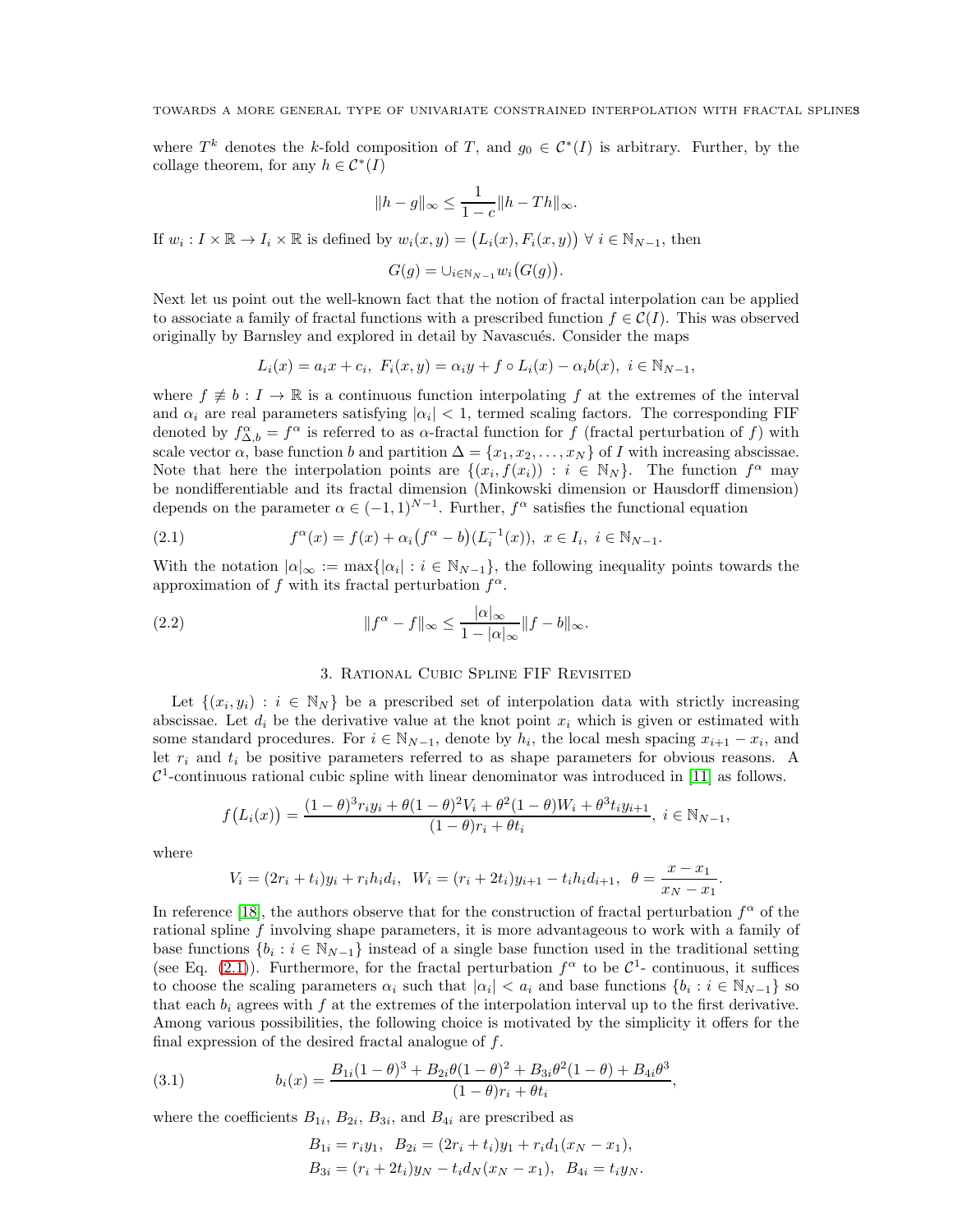Therefore, in view of  $(2.1)$ , the desired  $C^1$ -continuous rational cubic fractal spline is given by the expression

<span id="page-3-1"></span>
$$
f^{\alpha}(L_i(x)) = \alpha_i f^{\alpha}(x) + \frac{P_i(x)}{Q_i(x)}, \text{ where}
$$
  
\n
$$
P_i(x) = P_i^*(\theta) = (y_i - \alpha_i y_1) r_i (1 - \theta)^3 + (y_{i+1} - \alpha_i y_N) t_i \theta^3 + \{(2r_i + t_i)y_i + r_i h_i d_i - \alpha_i [(2r_i + t_i)y_1 + r_i (x_N - x_1) d_1] \} \theta (1 - \theta)^2 + \{(r_i + 2t_i)y_{i+1} - t_i h_i d_{i+1} - \alpha_i [(r_i + 2t_i)y_N - t_i (x_N - x_1) d_N] \} \theta^2 (1 - \theta),
$$
  
\n
$$
(3. \mathcal{Q}_k(x) = Q_i^*(\theta) = (1 - \theta) r_i + \theta t_i, \ i \in \mathbb{N}_{N-1}, \ \theta = \frac{x - x_1}{x_N - x_1}.
$$

Remark 3.1. A rational cubic spline with linear denominator which is based only on the function values is introduced in [\[10\]](#page-10-13), pointing out that in some manufacturing processes the derivatives are difficult to obtain. However, as far as we know, it differs from [\(3\)](#page-2-0) and its construction only in the following way. Consider the given set of data points  $\Delta_1 = \{(x_i, y_i) : i \in \mathbb{N}_{N+1}\}\$ and the subset  $\Delta_2 := \{(x_i, y_i) : i \in \mathbb{N}_N\}$  of interpolation points. Treating  $d_i$  to be equal to the chord slope  $\Delta_i = \frac{y_{i+1}-y_i}{h_i}$  for  $i \in \mathbb{N}_N$ , the rational cubic spline involving only the function values discussed in detail in [\[10\]](#page-10-13) can be deduced at once from  $(3)$ . Consequently, on similar lines, the following expression for the fractal rational cubic splines involving only function values can be obtained.

<span id="page-3-2"></span>
$$
\hat{f}^{\alpha}(L_i(x)) = \alpha_i \hat{f}^{\alpha}(x) + \frac{\hat{P}_i(x)}{\hat{Q}_i(x)},
$$
  
\n
$$
\hat{P}_i(x) = (y_i - \alpha_i y_1) r_i (1 - \theta)^3 + (y_{i+1} - \alpha_i y_N) t_i \theta^3 +
$$
  
\n
$$
\{(r_i + t_i)y_i + r_i y_{i+1} - \alpha_i [(2r_i + t_i)y_1 + r_i (x_N - x_1) \Delta_1] \} \theta (1 - \theta)^2 +
$$
  
\n
$$
\{(2t_i + r_i)y_{i+1} - h_i t_i \Delta_{i+1} - \alpha_i [(2t_i + r_i)y_N - t_i (x_N - x_1) \Delta_N] \} \theta^2 (1 - \theta),
$$
  
\n(3.3)  $\hat{Q}_i(x) = r_i (1 - \theta) + t_i \theta, \ i \in \mathbb{N}_{N-1}, \ \theta = \frac{x - x_1}{x_N - x_1}.$ 

Hence, in principle, the analysis on the fractal spline structure [\(3.2\)](#page-3-1) set about to do in the subsequent sections can be easily modified and adapted to the rational cubic spline FIF given in Eq. [\(3.3\)](#page-3-2).

### 4. Convergence Analysis

<span id="page-3-0"></span>The rate at which an interpolant g approaches  $\Phi$ , the unknown function generating the data  $\{(x_i, y_i) : i \in \mathbb{N}_N\}$ , is perhaps the most important factor deciding the efficacy of an interpolation scheme. In [\[18\]](#page-10-12), it has been established that the rational cubic fractal spline  $f^{\alpha}$  converges to  $\Phi \in C^2(I)$  with respect to the  $C^2$ -norm. Since order of continuity of  $f^{\alpha}$  is  $C^1$ , it is natural to ask whether  $f^{\alpha}$  possesses uniform convergence as the norm of the partition approaches zero, if the data generating function is assumed to have a reduced order of continuity, namely  $\mathcal{C}^1$ . In this section, we answer this in the affirmative.

Note that the implicit and recursive nature inherent in the description of the fractal spline  $f^{\alpha}$ make it impossible or at least difficult to apply the standard tools for error analysis available in the classical interpolation theory for establishing its convergence. On the other hand, we can base our analysis on the trustworthy triangle inequality

(4.1) 
$$
\|\Phi - f^{\alpha}\|_{\infty} \le \|\Phi - f\|_{\infty} + \|f - f^{\alpha}\|_{\infty}.
$$

Following [\(2.2\)](#page-2-2), it can be deduced at once that

(4.2) 
$$
||f - f^{\alpha}||_{\infty} \le \frac{|\alpha|_{\infty}}{1 - \alpha|_{\infty}} (||f||_{\infty} + \max_{i \in \mathbb{N}_{N-1}} ||b_i||_{\infty}).
$$

It can be read from [\[18\]](#page-10-12) that

<span id="page-3-4"></span><span id="page-3-3"></span>
$$
||f||_{\infty} \le |y|_{\infty} + \frac{h}{4}|d|_{\infty},
$$
  

$$
||b_i||_{\infty} \le \max\{|y_1|, |y_N|\} + \frac{|I|}{4} \max\{|d_1|, |d_N|\},
$$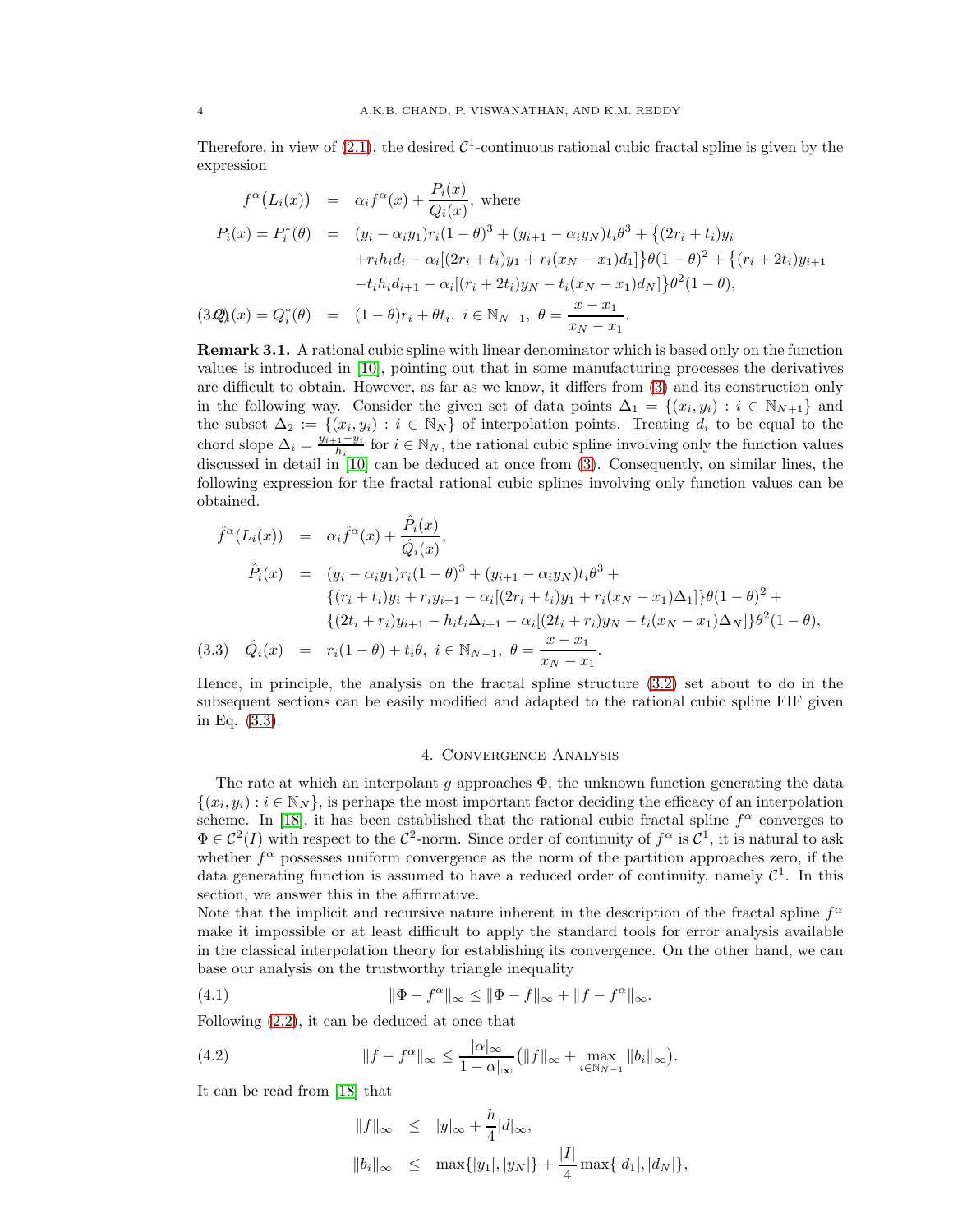TOWARDS A MORE GENERAL TYPE OF UNIVARIATE CONSTRAINED INTERPOLATION WITH FRACTAL SPLINES5

where  $|y|_{\infty} := \{|y_i| : i \in \mathbb{N}_N\}, |d|_{\infty} := \{|d_i| : i \in \mathbb{N}_N\}, h := \{h_i : i \in \mathbb{N}_{N-1}\},\$ and  $|I| := x_N - x_1$ . Observing that  $|\alpha_i| < a_i = \frac{h_i}{|I|}$  for all  $i \in \mathbb{N}_{N-1}$ , we obtain

$$
\frac{|\alpha|_{\infty}}{1-\alpha|_{\infty}} \le \frac{h}{|I|-h}.
$$

Hence from [\(4.2\)](#page-3-3), the perturbation error obeys

$$
||f - f^{\alpha}||_{\infty} = O(h), \text{ as } h \to 0.
$$

As an interlude to our analysis, we have the following theorem which deals with the first summand of the inequality  $(4.1)$ , namely, the interpolation error of the traditional rational cubic spline f (cf. Eq. [\(3\)](#page-2-0)) with respect to the uniform norm.

**Theorem 4.1.** Let  $\{(x_i, y_i) : i \in \mathbb{N}_N\}$  be a prescribed set of interpolation data generated by a function  $\Phi \in \mathcal{C}^1(I)$  and f be the corresponding traditional nonrecursive rational cubic spline with linear denominator. Assume that the derivatives at the knots are given or estimated by some linear approximation methods (for instance, arithmetic mean method). Then the local error of the interpolation is given by

$$
|\Phi(x) - f(x)| \leq h_i \ c_i \|\Phi'\|_{\infty}, \text{ for } x \in I_i,
$$

where for the local variable  $\varphi := \frac{x - x_i}{h_i}$ , the constant  $c_i$  is given by

$$
c_i = \max_{0 \le \phi \le 1} \frac{r_i \varphi (1 - \varphi)^2 (1 + 2\varphi) + t_i \varphi^2 (1 - \varphi)(3 - 2\varphi)}{r_i (1 - \varphi) + t_i \varphi}.
$$

*Proof.* Consider the error function  $E(\Phi; x) = \Phi(x) - f(x)$  as a linear functional which operates on Φ. Direct calculations confirm that the linear functional annihilates polynomials of degree strictly less than one. By the Peano kernel theorem [\[16\]](#page-10-17):

(4.3) 
$$
L[\Phi] = E(\Phi; x) = \Phi(x) - f(x) = \int_{x_i}^{x_{i+1}} \Phi'(\tau) L_x[(x - \tau)_{+}^{0}] d\tau,
$$

where the kernel function is given by

<span id="page-4-0"></span>
$$
L_x[(x-\tau)_+^0] = \begin{cases} r(\tau, x) & \text{if } x_i < \tau < x, \\ s(\tau, x) & \text{if } x < \tau < x_{i+1}. \end{cases}
$$

Here the notation  $L_x$  is used to emphasize that the functional L is applied to the truncated power function

$$
(x - \tau)_+^n := \begin{cases} (x - \tau)^n & \text{if } \tau < x, \\ 0 & \text{if } \tau > x, \end{cases}
$$

considered as a function of x. Denoting  $\varphi := \frac{x - x_i}{h_i}$ , a rigorous calculation yields

$$
r(\tau, x) = \frac{r_i(1 - \varphi)(1 - \varphi^2) + t_i\varphi(1 - \varphi)^2}{(1 - \varphi)r_i + \varphi t_i},
$$
  

$$
s(\tau, x) = -\frac{r_i\varphi^2(1 - \varphi) + t_i\varphi^2(2 - \varphi)}{(1 - \varphi)r_i + \varphi t_i}.
$$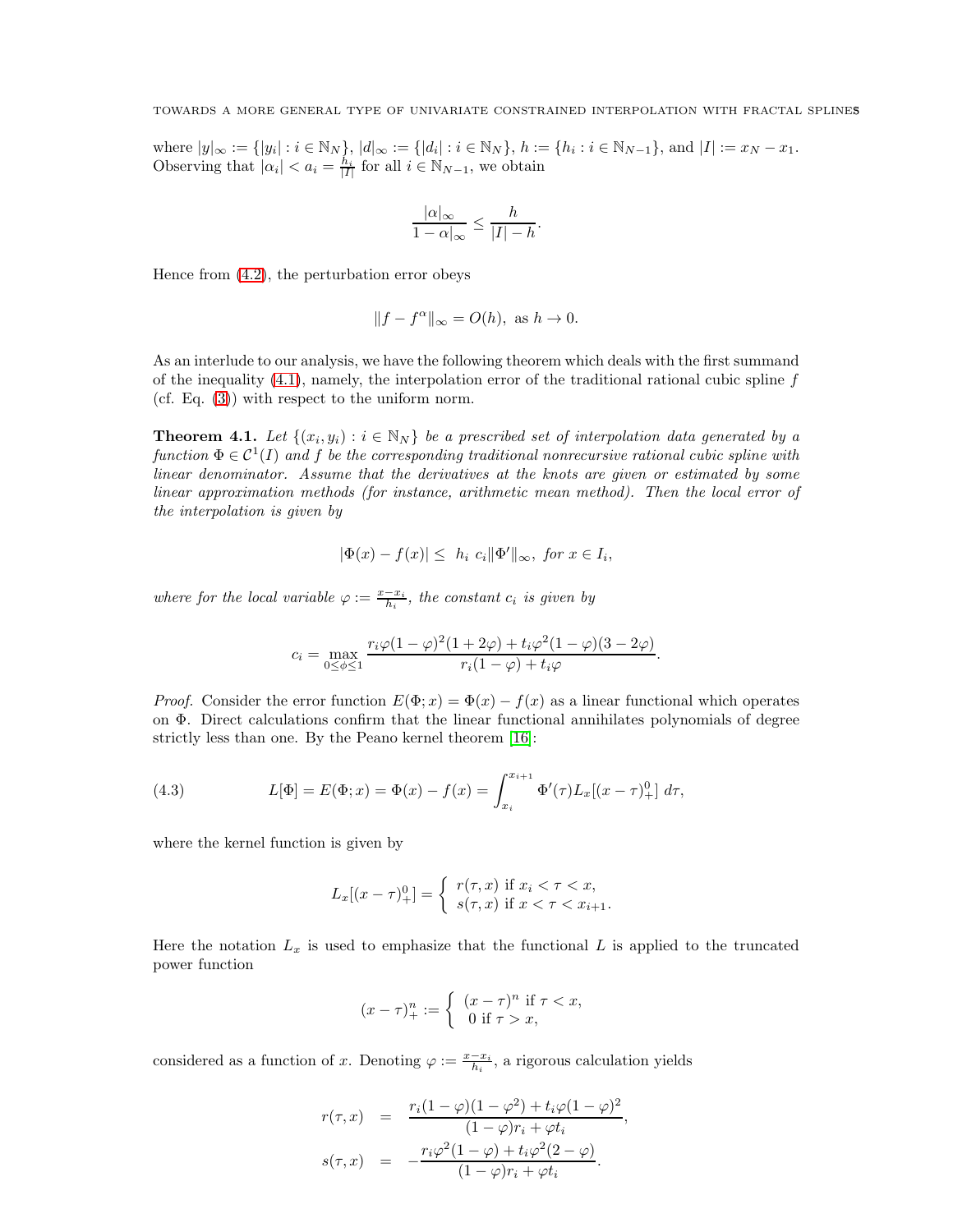Using the above expression for the kernel function in [\(4.3\)](#page-4-0), we obtain the following chain of relations:

$$
\begin{array}{rcl}\n|\Phi(x) - C(x)| & = & \Big| \int_{x_i}^{x_{i+1}} \Phi'(\tau) L_x[(x - \tau)_+^0] \, d\tau \Big|, \\
& \leq & \|\Phi'\| \int_{x_i}^{x_{i+1}} \left| L_x[(x - \tau)_+^0] \right| \, d\tau, \\
& \leq & \|\Phi'\| \Big\{ \int_{x_i}^x r(\tau, x) \, d\tau - \int_x^{x_{i+1}} s(\tau, x) \, d\tau \Big\}, \\
& = & \|\Phi'\| \Big\{ \frac{r_i(1 - \varphi)(1 - \varphi^2) + t_i \varphi(1 - \varphi)^2}{(1 - \varphi)r_i + \varphi t_i}(x - x_i) \Big|, \\
& & \quad + \frac{r_i \varphi^2(1 - \varphi) + t_i \varphi^2(2 - \varphi)}{(1 - \varphi)r_i + \varphi t_i}(x_{i+1} - x) \Big\}, \\
& = & \|\Phi'\| h_i c_i,\n\end{array}
$$

where  $\|.\|$  denotes the uniform norm on the subinterval  $I_i = [x_i, x_{i+1}].$  This offers the promised  $r$ esult.

Moving now to the crux of this section, we have the following theorem, whose proof is immediate from the foregoing discussion and the theorem.

**Theorem 4.2.** Let  $\{(x_i, y_i) : i \in \mathbb{N}_N\}$  be a prescribed set of interpolation data generated by a function  $\Phi \in \mathcal{C}^1(I)$ . Assume further that the derivatives at the knots are obtained by some linear approximation methods. Let  $f^{\alpha}$  be the corresponding rational cubic spline FIF. Then

$$
\|\Phi - f^{\alpha}\|_{\infty} \leq \frac{|\alpha|_{\infty}}{1 - |\alpha|_{\infty}} \Big[|y|_{\infty} + \max\{|y_1|, |y_N|\} + \frac{1}{4} (h|d|_{\infty} + |I| \max\{|d_1|, |d_N|\})\Big] + ch\|\Phi'\|_{\infty},
$$

where  $c := \max\{c_i : i \in \mathbb{N}_{N-1}\}.$ 

The following remark highlights the important fact to which the preceding theorem sheds light.

**Remark 4.1.** If  $\Phi \in C^1(I)$  is the data generating function and  $f^{\alpha}$  is the rational cubic fractal spline corresponding to the data set, then

$$
\|\Phi - f^{\alpha}\|_{\infty} = O(h), \text{ as } h \to 0.
$$

Ergo,  $f^{\alpha}$  converges uniformly to the original function, as the norm of the partition tends to zero.

Remark 4.2. Let us point out, at least for the sake of good bookkeeping, that the application of triangle inequality does not imply that the error in approximating a continuously differentiable function  $\Phi$  with the fractal spline  $f^{\alpha}$  is always greater than or equal to the error in approximation by its classical counterpart  $f$ . We employed the triangle inequality just to demonstrate that the fractal spline  $f^{\alpha}$  has the same order of convergence as that of the classical rational spline f. Finding appropriate  $\alpha$  for which  $f^{\alpha}$  is close to  $\Phi$  is an entirely different problem, which can be shown to be a constrained convex optimization problem with the aid of collage theorem [\[19\]](#page-10-11). There is no reason to believe that the solution would always be  $\alpha = 0$ , which corresponds to the classical interpolant f.

## 5. Constrained Interpolation with Rational Cubic Spline FIF

<span id="page-5-0"></span>This section features a systematic discussion of selection of parameters involved in the rational cubic spline FIF, focusing on its applicability in a more general constrained interpolation problem. To be precise, given a data set  $\{(x_i, y_i) : i \in \mathbb{N}_N\}$  and a function p (piecewise linear or piecewise quadratic with joints at the knots  $x_i$ ) satisfying  $y_i \geq p(x_i)$ , the problem is to construct a rational cubic spline FIF  $f^{\alpha}$  such that  $f^{\alpha}(x) \geq p(x)$  for all  $x \in I$ . The reader is bound to have noticed that the values of  $f^{\alpha}$  in the subinterval  $[x_i, x_{i+1}]$  depends on its values on other subintervals as well. Hence, obtaining conditions for which  $f^{\alpha}$  lies above a piecewise defined function is relatively harder than that in the corresponding classical counterpart. However, this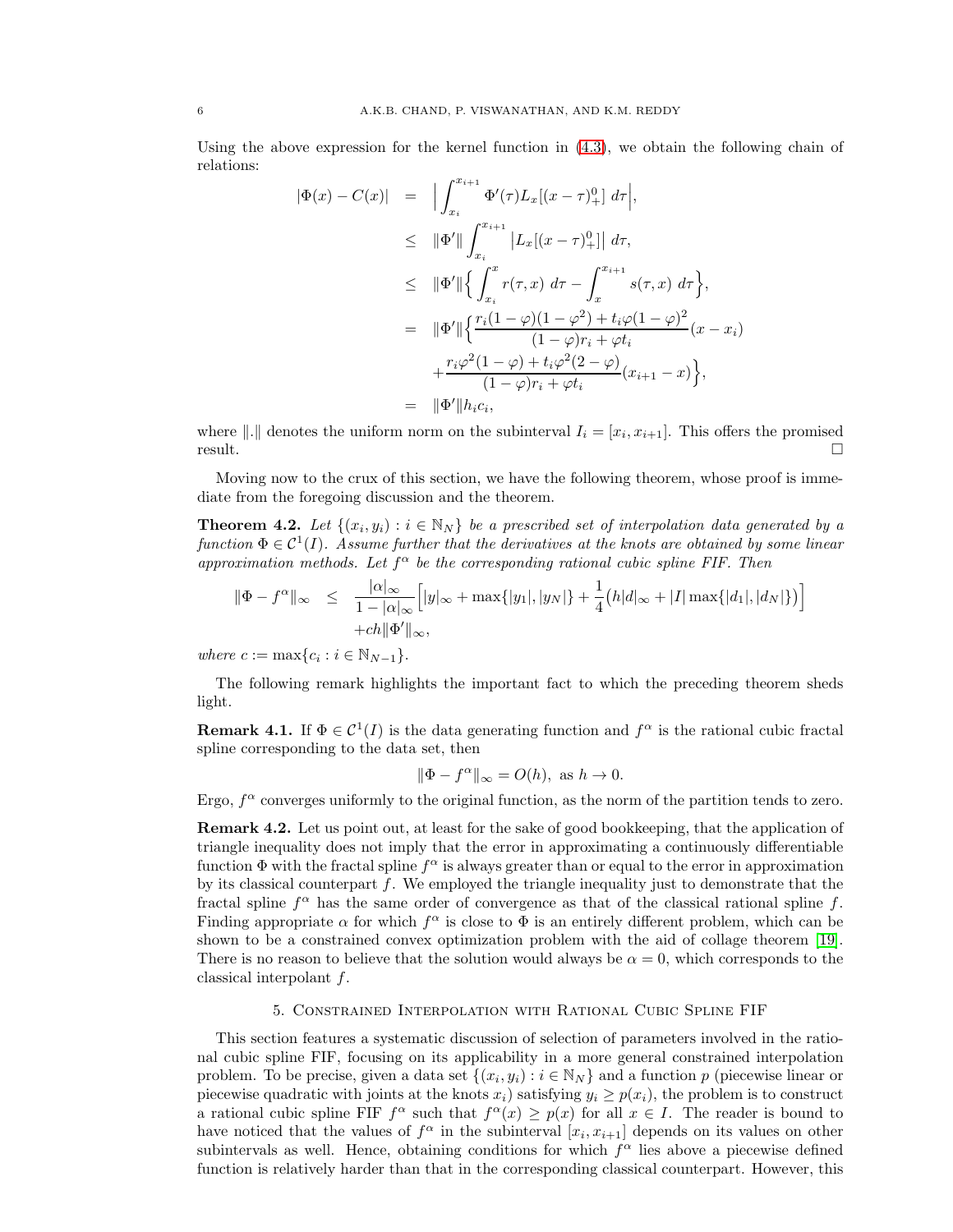can be remedied by connecting  $f^{\alpha}$  with its classical counterpart  $f^0 = f$ , and performing the analysis on f rather than on  $f^{\alpha}$  itself. Let us commence by noting that

$$
f^{\alpha}(x) - p(x) = f^{\alpha}(x) - f(x) + f(x) - p(x)
$$
  
\n
$$
\geq \frac{|\alpha|_{\infty}}{|\alpha|_{\infty} - 1}M + f(x) - p(x),
$$

where

$$
M = |y|_{\infty} + \max\{|y_1|, |y_N|\} + \frac{1}{4} (h|d_{\infty} + |I| \max\{|d_1|, |d_N|\}).
$$

For brevity, we denote

$$
K = \frac{|\alpha|_{\infty}}{|\alpha|_{\infty} - 1} M.
$$

It follows that for  $f^{\alpha}(x) - p(x) \ge 0$ , it suffices to make

$$
f(x) \ge p(x) - K.
$$

Recall that on  $[x_i, x_{i+1}], f(x) = \frac{R_i(x)}{S_i(x)}$ , where with local variable  $\varphi := \frac{x - x_i}{h_i}$ ,

$$
R_i(x) = (1 - \varphi)^3 r_i y_i + \varphi (1 - \varphi)^2 [(2r_i + t_i)y_i + r_i h_i d_i] + \varphi^2 (1 - \varphi) [(r_i + 2t_i)y_{i+1} - t_i h_i d_{i+1}] + \varphi^3 t_i y_{i+1},
$$
  
\n
$$
S_i(x) = (1 - \varphi) r_i + \varphi t_i.
$$

Let p be a piecewise linear function with joints at  $x_i$ ,  $i \in \mathbb{N}_N$ . If  $p_i = p(x_i)$  and  $p_{i+1} = p(x_{i+1})$ , then we have

<span id="page-6-0"></span>
$$
p(x) = p_i(1 - \varphi) + p_{i+1}\varphi, \ x \in I_i = [x_i, x_{i+1}].
$$

Therefore  $f(x) \ge p(x) - K$  for all  $x \in I$  is satisfied if

(5.1) 
$$
R_i(x) - [p_i(1 - \varphi) + p_{i+1}\varphi - K]S_i(x) \ge 0, \text{ for } x \in I_i, i \in \mathbb{N}_{N-1}.
$$

By using the technique of degree elevation, we assert that

$$
[p_i(1 - \varphi) + p_{i+1}\varphi]S_i(x) = r_i p_i(1 - \varphi)^3 + [r_i(p_i + p_{i+1}) + p_i t_i]\varphi(1 - \varphi)^2
$$
  
+ 
$$
[r_i p_{i+1} + t_i(p_i + p_{i+1})]\varphi^2(1 - \phi) + \varphi^3 t_i p_{i+1},
$$
  

$$
S_i(x) = (1 - \varphi)r_i + \varphi t_i = r_i(1 - \varphi)^3 + (2r_i + t_i)(1 - \varphi)^2 \varphi + (r_i + 2t_i)\varphi^2(1 - \varphi)
$$
  
+ 
$$
\varphi^3 t_i.
$$

In view of the aforementioned pair of equations, the condition [\(5.1\)](#page-6-0) can be recast as a problem of positivity of a cubic polynomial, namely,

$$
r_i(y_i - p_i + K)(1 - \varphi)^3 + [r_i(2y_i + h_i d_i - p_i - p_{i+1} + 2K) + t_i(y_i - p_i + K)]\varphi(1 - \varphi)^2
$$
  
+ 
$$
[r_i(y_{i+1} - p_{i+1} + K) + t_i(2y_{i+1} - h_i d_{i+1} - p_i - p_{i+1} + 2K)]\varphi^2(1 - \varphi)
$$
  
+ 
$$
t_i(y_{i+1} - p_{i+1} + K)\varphi^3 \ge 0, \text{ for all } i \in \mathbb{N}_{N-1}.
$$

Conditions for positivity (nonnegativity) of a cubic polynomial is well-studied in the literature (see, for instance, [\[17\]](#page-10-18)). However, to keep our analysis simple enough, we shall impose conditions on parameters so that each coefficient of the cubic polynomial appearing in the above inequality is nonnegative. Noting that  $y_i \geq p_i$  for all  $i \in \mathbb{N}_N$  and  $M \geq 0$ , we obtain

$$
y_j - p_j + K \ge 0 \iff |\alpha|_{\infty} \le \frac{y_j - p_j}{y_j - p_j + M}, \text{ for } j = i, i + 1.
$$

The discussion we had until now is epitomized in the following theorem.

<span id="page-6-1"></span>**Theorem 5.1.** Suppose that a data set  $\{(x_i, y_i) : i \in \mathbb{N}_N\}$ , where  $y_i \ge p_i = p(x_i)$  and p is a piecewise linear function with joints at knots  $x_i$  is prescribed. Then a sufficient condition for the rational cubic spline FIF  $f^{\alpha}$  to lie above p is that the parameters satisfy the following inequalities:

(i)  $|\alpha_i| < a_i$  for  $i \in \mathbb{N}_{N-1}$ , and  $|\alpha|_{\infty} \le \min\left\{\frac{y_i - p_i}{y_i - p_i + M} : i \in \mathbb{N}_N\right\}$ ,

$$
(ii) r_i(2y_i - p_{i+1} - p_i + h_i d_i + 2K) + t_i(y_i - p_i + K) \ge 0, \ i \in \mathbb{N}_{N-1},
$$

$$
(iii) r_i(y_{i+1} - p_{i+1} + K) + t_i(2y_{i+1} - p_{i+1} - p_i - h_i d_{i+1} + 2K) \ge 0, i \in \mathbb{N}_{N-1},
$$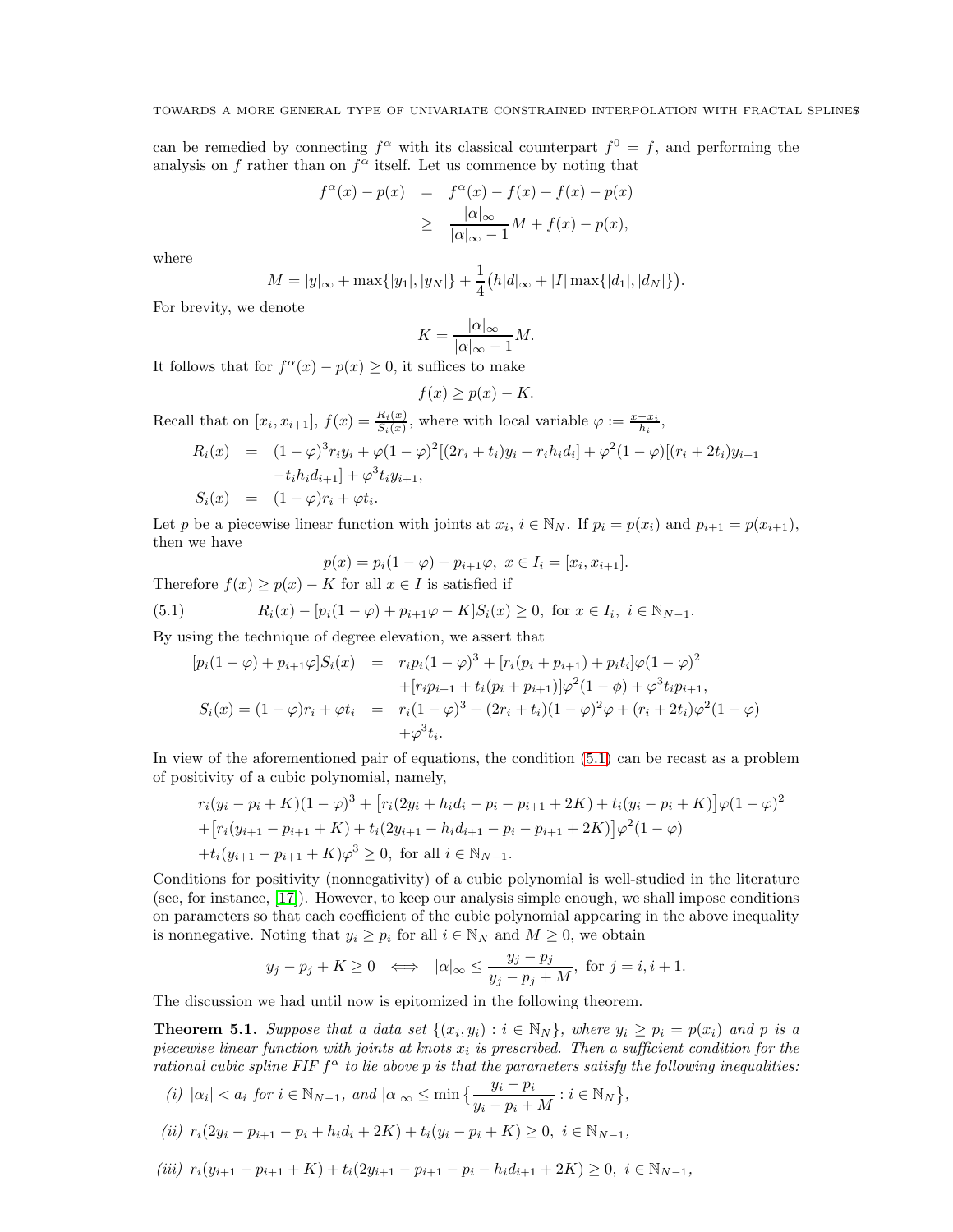where

$$
M = |y|_{\infty} + \max\{|y_1|, |y_N|\} + \frac{1}{4} (h|d_{\infty} + |I| \max\{|d_1|, |d_N|\}),
$$
  

$$
K = \frac{|\alpha|_{\infty}}{|\alpha|_{\infty} - 1} M.
$$

A couple of remarks that supplement the stated theorem are in order.

**Remark 5.1.** On similar lines, conditions for  $f^{\alpha}$  to lie below a piecewise linear function  $p*$ with joints at  $x_i$  satisfying  $p^*(x_i) \leq y_i$  can be derived. By coupling these conditions with those prescribed in Theorem [5.1,](#page-6-1) we obtain strategies for selecting the scaling factors and shape parameters so that  $p^*(x) \leq f^{\alpha}(x) \leq p(x)$  for all  $x \in I$ . To keep the article at a reasonable length, we avoid the computational details here.

<span id="page-7-1"></span>Remark 5.2. Having selected the scaling parameters according to the prescription in Theorem [5.1,](#page-6-1) the existence of rational cubic fractal spline  $f^{\alpha}$  that lie above a piecewise linear function p points naturally to the existence of positive shape parameters  $r_i$  and  $t_i$  satisfying the inequalities therein. We shall hint on the existence in the following, see also [\[11\]](#page-10-14). Let us rewrite the inequalities involving  $r_i$  and  $t_i$  (see items (ii)-(iii) in Theorem [5.1\)](#page-6-1) as follows.

<span id="page-7-0"></span>(5.2) 
$$
A_i + \lambda_i B_i \geq 0, \ C_i + \lambda_i D_i \geq 0,
$$

where  $\lambda_i = \frac{t_i}{r_i}$ ,  $A_i = 2y_i - p_{i+1} - p_i + h_i d_i + 2K$ ,  $B_i = y_i - p_i + K$ ,  $C_i = y_{i+1} - p_{i+1} + K$ , and  $D_i = 2y_{i+1} - p_{i+1} - p_i - h_id_{i+1} + 2K$ . If  $p_i < y_i$  for all  $i \in \mathbb{N}_N$  and the scaling factors are chosen such that  $|\alpha|_{\infty} < \min \left\{ \frac{y_i - p_i}{y_i - p_i + M} : i \in \mathbb{N}_N \right\}$  (that is,  $B_i > 0$ ,  $C_i > 0$ ), then a positive  $\lambda_i$  (that is, a set of positive  $r_i$  and  $t_i$ ) satisfying the inequalities in [\(5.2\)](#page-7-0) exists except when  $A_i > 0$ ,  $D_i < 0$ , and  $A_i D_i > C_i B_i$ .

**Remark 5.3.** If we replace  $d_i$  with the slopes  $\Delta_i$ , then the coefficient of  $r_i$  in item (ii) of Theorem [5.1](#page-6-1) reduces to  $y_i - p_i + y_{i+1} - p_{i+1} + 2K$ . Hence, in view of item (i), the condition in item (ii) is trivially satisfied. Consequently, we obtain the following conditions for the rational cubic spline FIF  $\hat{f}^{\alpha}$  (cf. [\(3.3\)](#page-3-2)) to lie above a piecewise linear function p.

$$
|\alpha_i| < a_i, \ i \in \mathbb{N}_{N-1}, \ |\alpha|_{\infty} \le \min\left\{\frac{y_i - p_i}{y_i - p_i + M} : i \in \mathbb{N}_N\right\},\
$$
\n
$$
r_i(y_{i+1} - p_{i+1} + K) + t_i(2y_{i+1} - p_{i+1} - p_i - h_i\Delta_{i+1} + 2K) \ge 0, \ i \in \mathbb{N}_{N-1}.
$$

Next let us consider p to be a piecewise defined quadratic polynomial with joints at  $x_i, i \in \mathbb{N}_N$ . If  $p_i = p(x_i)$ ,  $p_{i+1} = p(x_{i+1})$ , and  $p'(x_i) = p'_i$ , then we have

$$
p(x) = p_i(1 - \varphi)^2 + (2p_i + p_i'h_i)\varphi(1 - \varphi) + p_{i+1}\varphi^2, \ x \in I_i = [x_i, x_{i+1}].
$$

Analysis similar to the case of piecewise linear  $p$  establishes the following theorem.

<span id="page-7-2"></span>**Theorem 5.2.** Suppose that a data set  $\{(x_i, y_i) : i \in \mathbb{N}_N\}$ , where  $y_i \ge p_i = p(x_i)$  and p is a piecewise quadratic function with knots at  $x_i$  is given. Then a sufficient condition for the rational cubic spline FIF  $f^{\alpha}$  to lie above p is that the parameters satisfy the following inequalities:

(i) 
$$
|\alpha_i| < a_i
$$
 for  $i \in \mathbb{N}_{N-1}$ , and  $|\alpha|_{\infty} \le \min \left\{ \frac{y_i - p_i}{y_i - p_i + M} : i \in \mathbb{N}_N \right\},\$ 

$$
(ii) r_i(2y_i - 2p_i + h_i d_i - h_i p'_i + 2K) + t_i(y_i - p_i + K) \ge 0, \ i \in \mathbb{N}_{N-1},
$$

(iii)  $r_i(y_{i+1} - p_{i+1} + K) + t_i(2y_{i+1} - 2p_i - h_i d_{i+1} - h_i p'_i + 2K) \ge 0, i \in \mathbb{N}_{N-1},$ where

$$
M = |y|_{\infty} + \max\{|y_1|, |y_N|\} + \frac{1}{4} (h|d|_{\infty} + |I| \max\{|d_1|, |d_N|\}),
$$
  

$$
K = \frac{|\alpha|_{\infty}}{|\alpha|_{\infty} - 1} M.
$$

Note that if M is very large, then admissible value for  $|\alpha|_{\infty}$  will be close to zero. Consequently, the fractal perturbation  $f^{\alpha}$  will "almost" coincide with f. This is an unpleasant situation as far as construction of a  $\mathcal{C}^1$ -continuous constrained interpolant with "fractality" in its derivative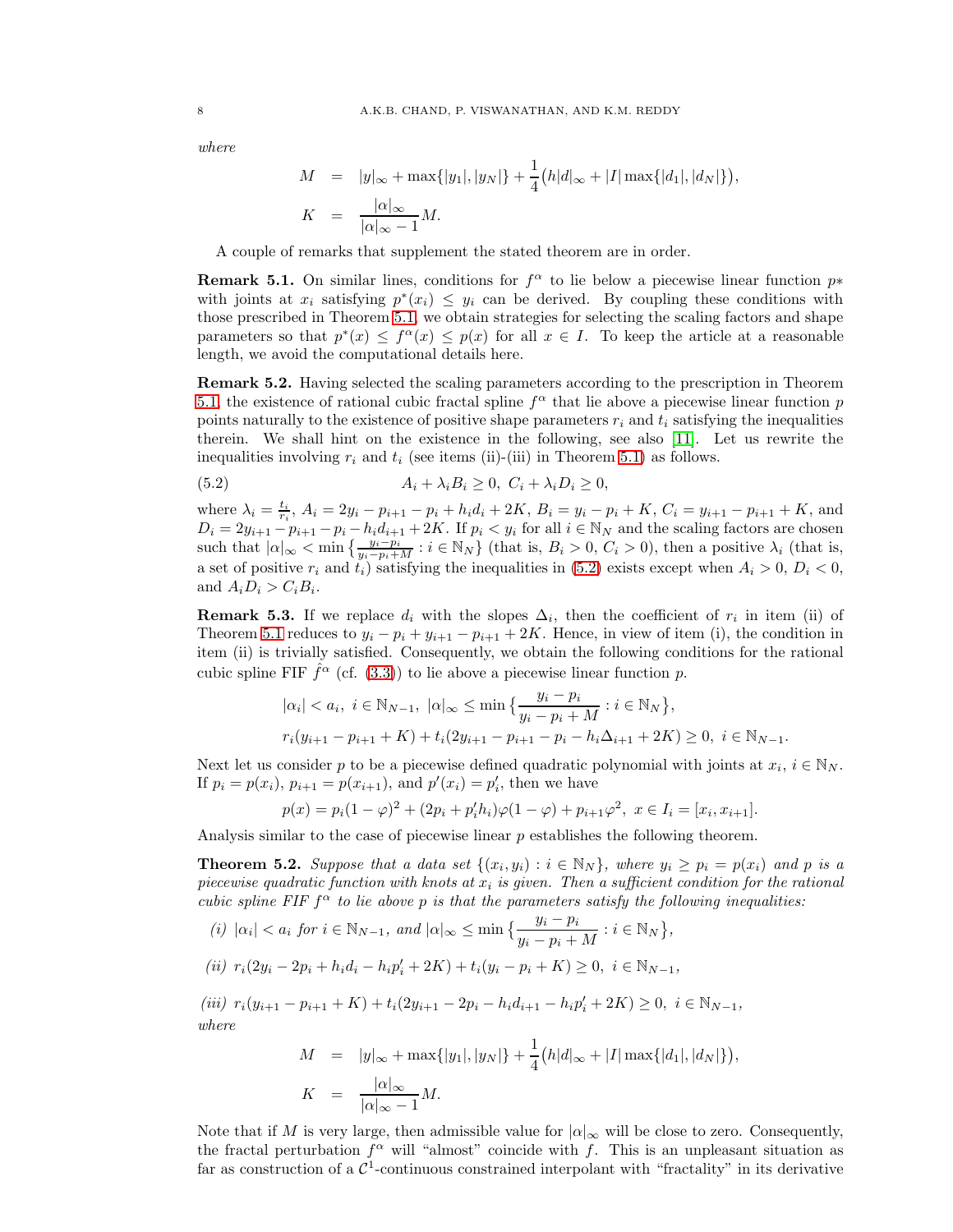is concerned, owing to the fact that larger the value of  $|\alpha|_{\infty}$  (with respect to the interpolation step), more pronounced is the irregularity in the derivative of the smooth fractal interpolant. Furthermore, in light of Remark [5.2,](#page-7-1) it can be deduced that there are some cases in which the constrained interpolation cannot be solved with the rational cubic spline FIF  $f^{\alpha}$ . These bring us motivating influence to seek an alternative approach. We shall now provide a quite brief deliberation of this alternative approach for the constrained interpolation. The following is the key theorem.

**Theorem 5.3.** Let  $f \in C^1(I)$  and  $\Delta := \{x_1, x_2, \ldots, x_N\}$  be a partition of I satisfying  $x_1 < x_2 <$  $\cdots < x_N$ . Let the scaling factors be chosen such that  $\alpha_i \in (0, a_i)$  and the base functions be chosen fulfilling the conditions  $b_i^{(j)}(x_1) = f^{(j)}(x_1)$ ,  $b_i^{(j)}(x_N) = f^{(j)}(x_N)$  for  $j = 0, 1$  and  $b_i(x) \le f(x)$ for all  $i \in \mathbb{N}_{N-1}$ ,  $x \in I$ . Then the corresponding fractal function  $f^{\alpha} \in C^1(I)$  and  $f^{\alpha}(x) \ge f(x)$ for all  $x \in I$ .

*Proof.* Recall that fractal function  $f^{\alpha}$  corresponding to f satisfies the functional equation

<span id="page-8-1"></span>(5.3) 
$$
f^{\alpha}(L_i(x)) = f(L_i(x)) + \alpha_i[f^{\alpha}(x) - b_i(x)], \ x \in I.
$$

For  $|\alpha_i| < a_i$  and base functions coinciding with f at the extremes of the interval up to the first derivative, it follows [\[18\]](#page-10-12) that  $f^{\alpha} \in C(I)$ .

Further,  $f^{\alpha}(x_i) = f(x_i)$ , i.e.,  $(f^{\alpha} - f)(x_i) \ge 0$  for all  $i \in \mathbb{N}_N$  (in fact, the equality). Note that  $I = \bigcup_{i \in \mathbb{N}_{N-1}} L_i(I)$  and  $f^{\alpha}$  is constructed using an iterated scheme according to [\(5.3\)](#page-8-1). Whence, to prove  $(f^{\alpha}-f)(x) \ge 0$  for all  $x \in I$  it is enough to prove that  $(f^{\alpha}-f) \ge 0$  holds good at the points on I obtained at  $(i + 1)$ -th iteration whenever  $(f^{\alpha} - f) \geq 0$  is satisfied for the points on I at i-th iteration. The aforementioned condition is equivalent to  $(f^{\alpha} - f)(L_i(x)) \geq 0$  for all  $i \in \mathbb{N}_{N-1}$  whenever  $(f^{\alpha} - f)(x) \geq 0$ . We may rewrite [\(5.3\)](#page-8-1) in the form

<span id="page-8-2"></span>(5.4) 
$$
(f^{\alpha}-f)(L_i(x)) = \alpha_i(f^{\alpha}-b_i)(x),
$$

$$
= \alpha_i(f^{\alpha}-f)(x) + \alpha_i(f-b_i)(x).
$$

Assume that the scaling factors are chosen such that  $\alpha_i \geq 0$  for all  $i \in \mathbb{N}_{N-1}$ . By our assumption  $(f^{\alpha}-f)(x) \geq 0$ , hence an appeal to [\(5.4\)](#page-8-2) reveals that  $(f^{\alpha}-f)(L_i(x)) \geq 0$  is satisfied whenever  $b_i(x) \le f(x)$  for all  $x \in I$  and  $i \in \mathbb{N}_{N-1}$ , offering the proof.

The foregoing theorem demonstrates that if a constrained interpolation problem is solved with a classical rational interpolant  $f$ , then the perturbation process can be so designed that the corresponding fractal spline  $f^{\alpha}$  also provides a solution to the same constrained interpolation problem. For instance, let f be the rational cubic spline with linear denominator lying above a piecewise linear function p. Choose  $\alpha_i \in (0, a_i)$  and the base functions  $b_i = f - \hat{b}_i$ , where  $\hat{b}_i$  are positive functions satisfying  $\hat{b}_i^{(j)}(x_1) = 0$ ,  $\hat{b}_i^{(j)}(x_N) = 0$  for  $i \in \mathbb{N}_{N-1}$ ,  $j = 0, 1$ . Since positivity preserving Hermite polynomial and rational spline interpolants are well-studied in the literature, it is not hard to find a family of functions  $\{\hat{b}_i : i \in \mathbb{N}_{N-1}\}$  satisfying the aforementioned conditions. Note that cubic Hermite interpolants may not serve as candidates for  $\hat{b_i}$ , as they may reduce to zero functions owing to the imposed conditions. The fractal function  $f^{\alpha}$  corresponding to f with these choices of scaling parameters and base functions will lie above  $p$ . Thus, by dint of a more careful choice on base functions  $b_i$ , the conditions on  $\alpha_i$  can be made relatively weaker, to wit,  $\alpha_i \in (0, a_i)$  for all  $i \in \mathbb{N}_{N-1}$ .

### 6. Numerical Examples

<span id="page-8-0"></span>In this section, the developed conditions on parameters are leveraged to obtain rational cubic spline FIFs that lie above a prescribed piecewise linear function (polygonal) or quadratic function. Consider the data set  $\{(x_i, y_i, d_i), i = 1, 2, 3, 4, 5\} = \{(0, 18, -4.02), (3, 10, -1.31), (7, 12, -0.36),$  $(10, 9, 0.2), (15, 20, 4.2)$ . Note that the prescribed data set lies above the piecewise linear function p with nodes at  $\{(0, 12), (3, 4), (7, 10), (10, 4)\}\$  given by

$$
p(x) := \begin{cases} \n-\frac{8}{3}x + 12 & \text{if } 0 \le x \le 3, \\
\frac{3}{2}x - \frac{1}{2} & \text{if } 3 \le x \le 7, \\
-2x + 24 & \text{if } 7 \le x \le 10, \\
\frac{7}{5}x - 10 & \text{if } 10 \le x \le 15.\n\end{cases}
$$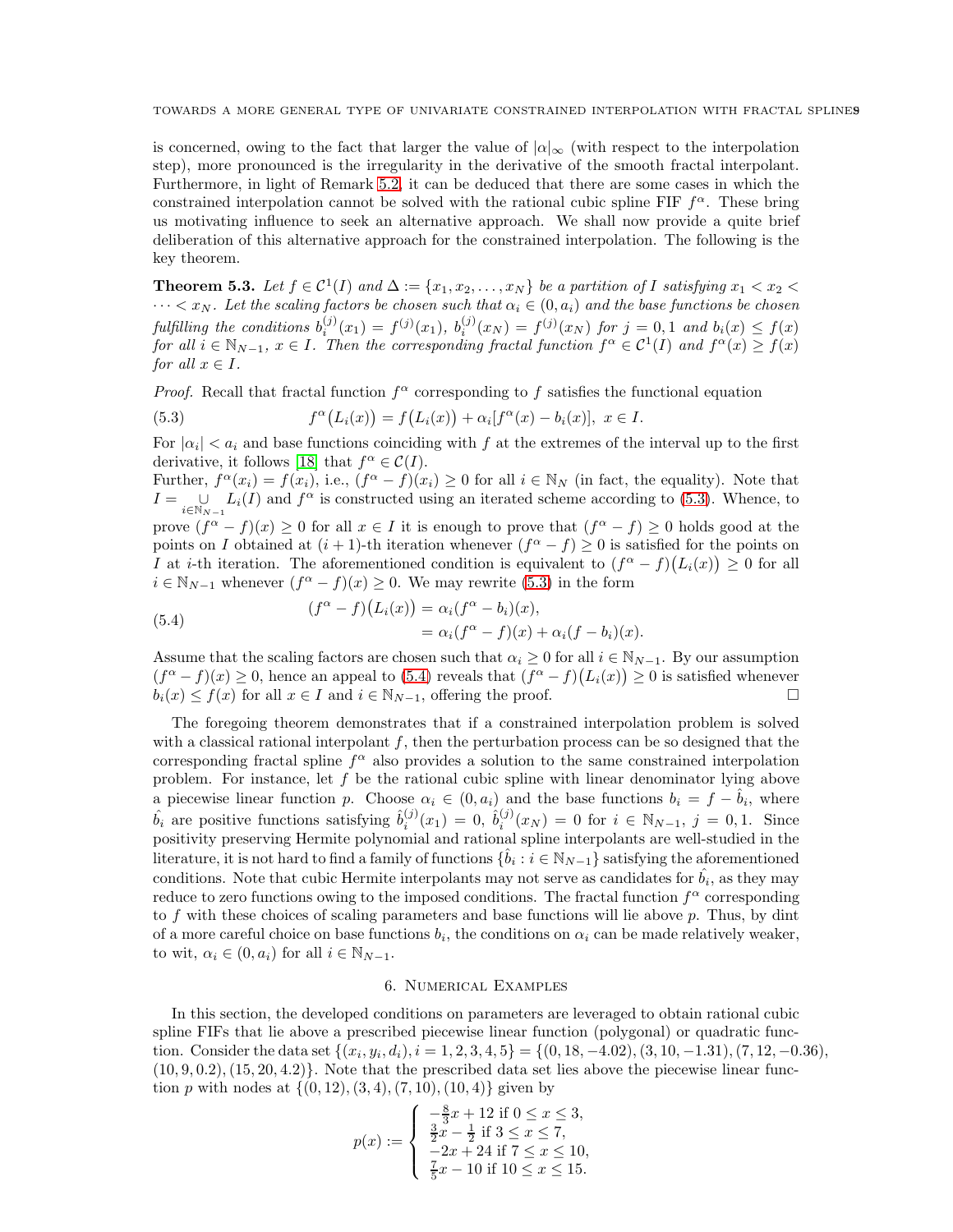<span id="page-9-1"></span>

FIGURE 1. Rational cubic spline FIFs lying above a piecewise linear function p.

Let the derivatives at knot points be  $\{-4.02, -1.31, -0.36, 0.2, 4.2\}$ . Suppose that, due to some reasons, perhaps for a valid physical interpretation of the underlying process, a constrained interpolant lying above the following piecewise linear function  $p$  is required. For brevity, let us represent the parameters, namely, the scaling factors  $\alpha_i$  satisfying  $|\alpha_i| < a_i < 1$ , and the positive shape parameters  $r_i$  and  $t_i$  as vectors denoted by  $\alpha$ , r and t in the four dimensional Euclidean space  $\mathbb{R}^4$ . The details of the scaling vectors and shape parameters used in the construction of constrained rational FIFs are provided in Table [1](#page-9-0) for a quick reference.

<span id="page-9-0"></span>Table 1. Scaling vectors and shape parameters used in the construction of rational cubic FIFs.

| Figs.       | Scaling Vectors $\alpha$                                                 | Shape Parameter Vectors $r, t$                                                        |
|-------------|--------------------------------------------------------------------------|---------------------------------------------------------------------------------------|
|             | Fig. 1(a) $(0.010, 0.020, 0.030, 0.333)$ $(1, 1, 1, 1), (3.35, 1, 1, 1)$ |                                                                                       |
|             | Fig. 1(b) $(0.027, 0.027, 0.027, 0.024) (1, 1, 1, 1), (3.35, 1, 1, 1)$   |                                                                                       |
|             | Fig. 1(c) $(0, 0, 0, 0)$                                                 | (1, 1, 1, 1), (3.35, 1, 1, 1)                                                         |
|             |                                                                          | Fig. 2(a) $(0.012, 0.013, 0.040, 0.005) (9, 1, 0.01, 11), (10, 200, 0.0001, 8)$       |
|             |                                                                          | Fig. 2(b) $(0.040, 0.039, 0.025, 0.034)$ $(9, 1, 0.01, 11), (10, 200, 0.0001, 8)$     |
| Fig. $2(c)$ |                                                                          | $\mid$ (0.012, 0.013, 0.040, 0.005) $\mid$ (19, 11, 0.001, 10), (12, 210, 0.00001, 7) |

By selecting the scaling and shape parameters according to the conditions prescribed in Theorem [5.1](#page-6-1) (see Table [1\)](#page-9-0), a rational cubic spline FIF (cf. Eq. [\(3.2\)](#page-3-1)) lying above the prescribed polygonal is generated in Fig.  $1(a)$ . We construct rational cubic spline FIF in Fig.  $1(b)$  by changing the scaling vector  $\alpha$  with respect to the parameters of Fig. [1\(](#page-9-1)a). By taking the null scale vector, i.e.,  $\alpha = (0, 0, 0, 0)$ , we retrieve the classical rational cubic spline plotted in Fig. [1\(](#page-9-1)c).

With specific choices of parameters (see Table [1\)](#page-9-0) satisfying conditions prescribed in Theorem [5.2,](#page-7-2) we obtain constrained rational cubic FIFs displayed in Figs.  $2(a)-(c)$  lying above the quadratic spline  $q$  defined as follows.

$$
q(x) = \begin{cases} \frac{x^2 - 7x + 20}{2}, & \text{if } 0 \le x \le 3\\ \frac{(x - 3)^2 - (x - 3) + 8}{2}, & \text{if } 3 \le x \le 7\\ \frac{-(x - 7)^2 + 21(x - 7) + 60}{6}, & \text{if } 7 \le x \le 10\\ \frac{87(x - 10)^2 - 375(x - 10) + 200}{50}, & \text{if } 10 \le x \le 15. \end{cases}
$$

In contrast to the classical rational spline  $f = f^0$ , the rational cubic spline FIF  $f^{\alpha}$  has derivative  $(f^{\alpha})'$  having nondifferentiability in a finite or dense subset of the interpolation interval. Further, the irregularity may be quantified in terms of box-counting dimension, which depends mainly on the scaling vector  $\alpha$ . This may find potential applications in various nonlinear and nonequilibrium phenomena wherein smooth interpolant satisfying a restraint (for instance, positivity, or more generally lying above or below a prescribed curve) and possessing irregularity in the derivative of suitable order is required.